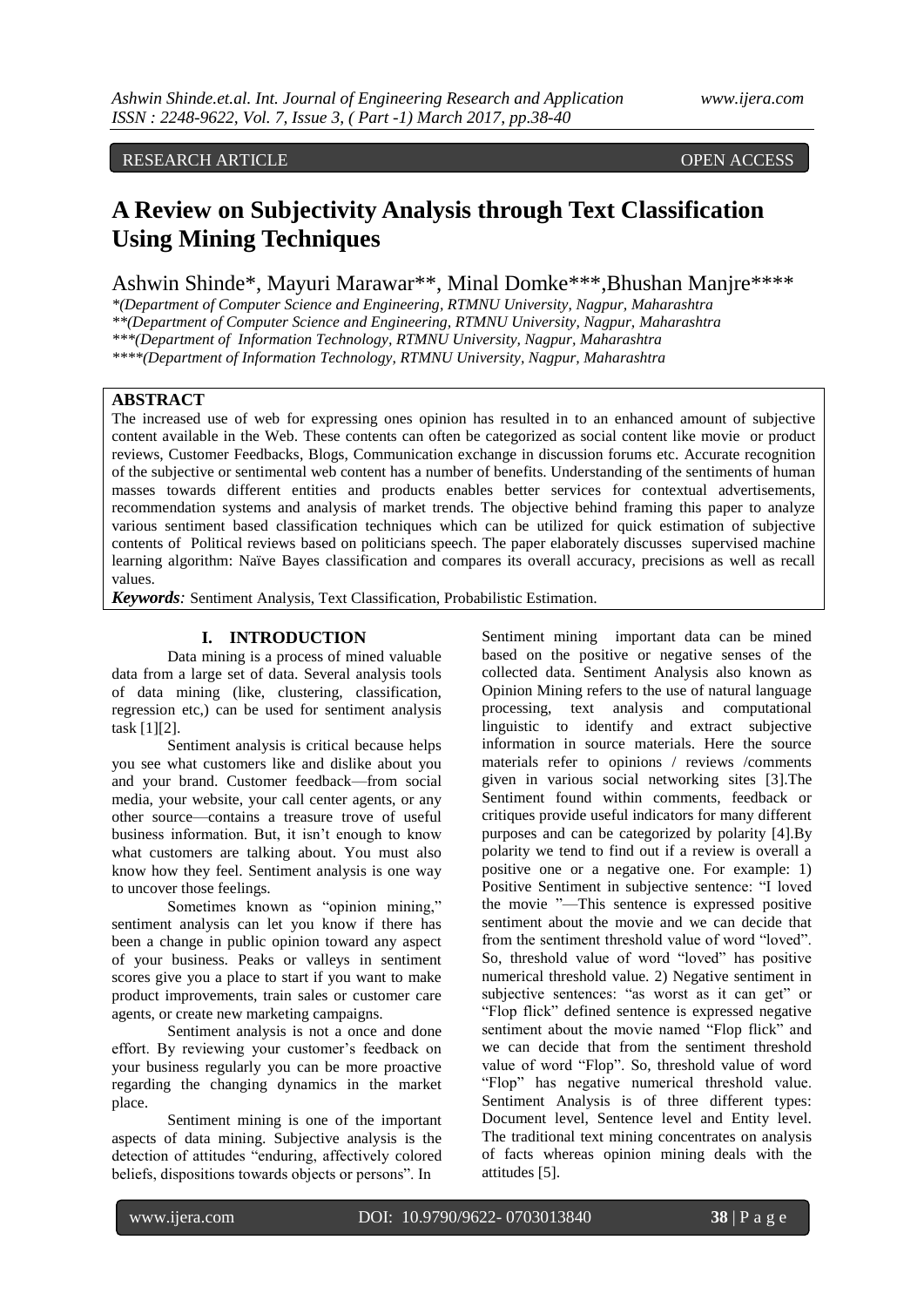NLP, statistics, or machine learning methods are used to extract, identify, or otherwise characterize the sentiment content of a text unit. Sometimes referred to as opinion mining, although the emphasis in this case is on extraction.

### **II. NAÏVE BAYESIAN CLASSIFICATION**

"What are Bayesian classifiers?" Bayesian classifiers are statistical classifiers. They can

predict class membership probabilities such as the probability that a given tuple belongs to a particular class. Bayesian classification is based on Bayes' theorem, described next. Studies comparing classification algorithms have found a simple Bayesian classifier known as the na¨ıve Bayesian classifier to be comparable in performance with decision tree and selected neural network classifiers. Bayesian classifiers have also exhibited high accuracy and speed when applied to large databases. Na¨ıve Bayesian classifiers assume that the effect of an attribute value on a given class is independent of the values of the other attributes. This assumption is called class conditional independence. It is made to simplify the computations involved and, in this sense, is considered "na¨ıve."

The The **na**  $\Box$ ve **Bayesian** classifier, or **simple Bayesian** classifier, works as follows:

**1.** Let D be a training set of tuples and their associated class labels. As usual, each tuple is represented by an n-dimensional attribute vector, **X**  D .x1, x2, …, xn/, depicting n measurements made on the tuple from n attributes, respectively, A1, A2, …, An.

**2.** Suppose that there are m classes, C1, C2, … , Cm. Given a tuple, **X**, the classifier will predict that **X**  belongs to the class having the highest posterior probability, conditioned on **X**. That is, the na¨ıve Bayesian classifier predicts that tuple **X** belongs to the class Ci if and only if

 $P(C_i|\mathbf{X}) > P(C_j|\mathbf{X})$ 

Thus, we maximize P.Ci j**X**/. The class Ci for which P.Ci j**X**/ is maximized is called the maximum posteriori hypothesis. By Bayes' theorem

P(Ci|**X)=**P(**X**|Ci)P(Ci)/P(**X).**

**3.**As P(X) is constant for all classes, only  $P(X_j|C)P(C_i)$  needs to be maximized. If the class prior probabilities are not known, then it is commonly assumed that the classes are equally likely, that is,  $P(C1) = P(C2) = \ldots = P(Cm)$ , and we would therefore maximize P(XjC). Otherwise, we maximize  $P(X_j|C_i)P(C_i)$ . Note that the class prior probabilities may be estimated by  $P(Ci)=|C_{i,D}|/|D|$ , where  $|Ci, D|$  is the number of training tuples of class Ci in D.

**4**. Given data sets with many attributes, it would be extremely computationally expensive to compute P(XjCi). To reduce computation in evaluating P.XjCi/, the na¨ıve assumption of class-conditional

independence is made. This presumes that the attributes' values are conditionally independent of one another, given the class label of the tuple (i.e., that there are no dependence relationships among the attributes). Thus,

 $P(X|C) = P(x1|C_i)x P(x2|C_i)x...xP(x_n|C_i)$ 

We can easily estimate the probabilities  $P(x_1|Ci)$ ,  $P(x_2|Ci)$ , ...,  $P(x_n|Ci)$  from the training tuples. Recall that here  $x_k$  refers to the value of attribute  $A_k$ for tuple X. For each attribute, we look at whether the attribute is categorical or continuous-valued. Now if we want to make sentiment analysis of people's reviews regarding the speech made available on some blog of a politician, then we can classify the sentiment by using the naïve bayes classifier as below.

First we need the training data which is represented in tabular form as below.

**Table 1.** Training Data

| <b>Name</b> | Age | Work<br>done | <b>Genuinenes</b><br>s in speech | Potenti<br>al<br><b>Leader</b> |
|-------------|-----|--------------|----------------------------------|--------------------------------|
| Amit        | 22  | A bit        | High                             | Yes                            |
| Ajay        | 30  | Moderate     | High                             | Yes                            |
| Mohit       | 55  | Moderate     | Low                              | No                             |
| Raj         | 70  | High         | Low                              | N <sub>0</sub>                 |
| Ravi        | 45  | Moderate     | High                             | Yes                            |

This training data will then be fed to the classification algorithm and then as per the classification rules inferred from the training data classification of good leader or bad leader will be done. Classification rules can be given as below. IF age\_group=20-35 , work done = a Bit and

genuineness=High THEN descigion column or class label column will yield result as yes for potential leadership . IF age\_group>60, work done=High and genuineness=Low THEN descigion column or class label column will yield No for potential Leadership.

Now suppose if the new entry in the table is like age=72 and genuineness=Low THEN decision column or class label column will yield result as Potential Leader.

We wish to predict the class label of a tuple using naıve Bayesian classification, given the same training data as given in the table . The data tuples are described by the attributes Name, age, work done, genuineness. The class label attribute, Potential Leader, has two distinct values (namely, yes, no). Let C1 correspond to the class Potential Leader as yes and C2 correspond to Potential Leader as no. The tuple we wish to classify is

 $X = (age = 23, work done = a bit, genuineness = high)$  $\lambda$ 

We need to maximize  $P(X|C)P(C)$ , for i= 1, 2. P(Ci), the prior probability of each class, can be computed based on the training tuples: